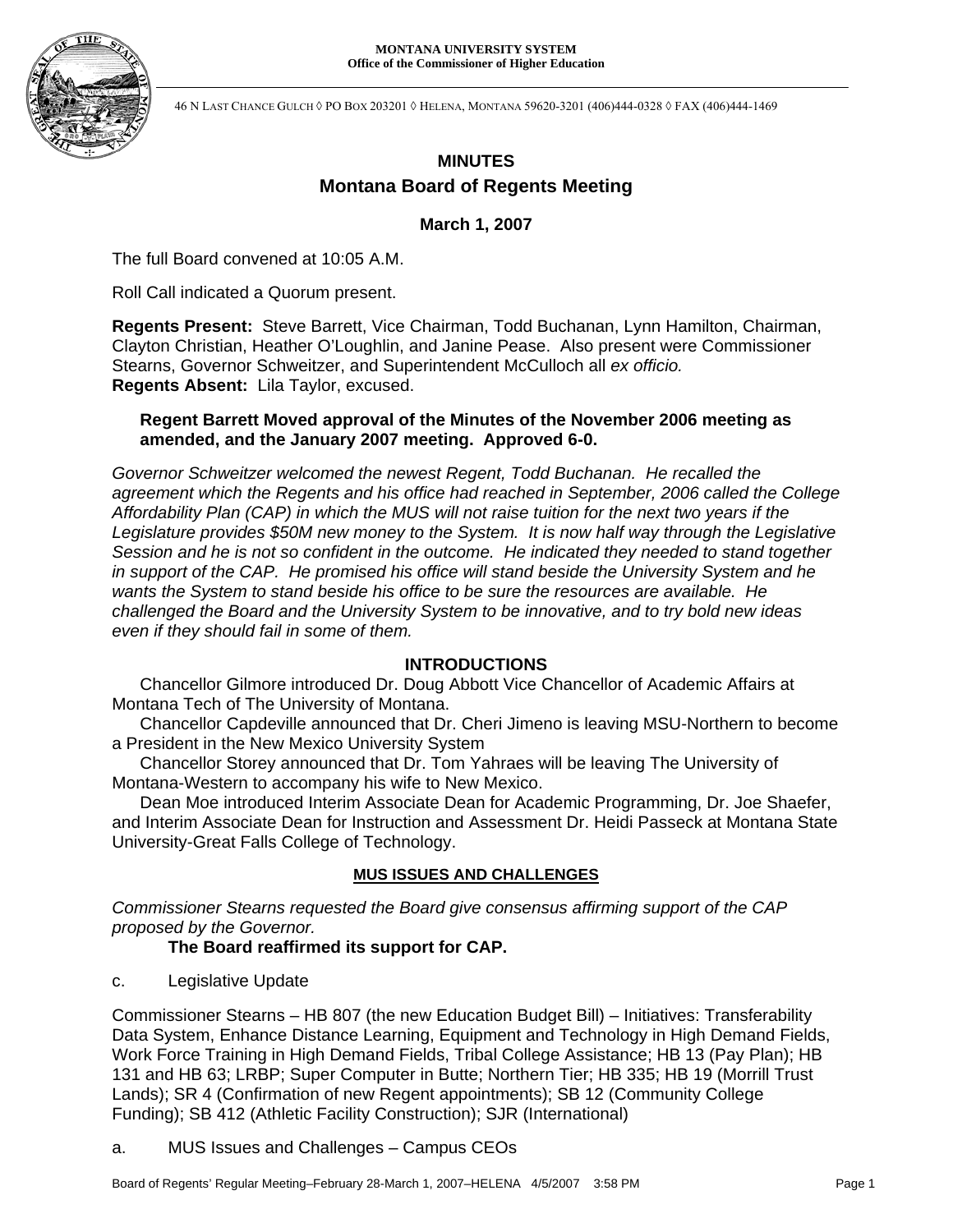Commissioner Stearns – K-12 Partnerships; Dual Enrollment; Assessment Alignment; Indian Education for All (Regional Learning Project); Writing Proficiency (shortage of scorers); Transferability; Persistence;

Linda McCulloch – Commonality in Strategic Plans; K-12 Bills; HB 809; Indian Education for All; Speech Language Pathology Program

Jan Lombardi – K-12 Budget

Chancellor Capdeville – Infrastructure and Facilities; Collaboration; Outreach; Articulation with Canadian School; Niche Programs; Declining Demographics

Chancellor Storey – Student Success surveys;

President Dennison – Outreach to Tribal schools; Dual Enrollment; Native Languages; Tribal Histories; Tribal Strategic Plans; Tribal Forestry Program; Tribal Judges College; Safe Schools Project.

Chancellor Gilmore – Engineering Licensure changes (added 30 Credit Hours); Certificate for Lineman Apprenticeship.

President Hicswa – Faculty and Staff Recruitment and Retention; Compensation for Faculty and Staff.

Chancellor Sexton – Student Networking on-line (loss of privacy).

# **STUDENT REPORTS**

The following students presented reports

Andrea Helling, President ASUM, and MAS Chris Mjelde, President ASMT Whitney Wines, President ASUM-W Kevin Majewski President ASMSU-B Samantha Clausen, President ASMSU-N AJ Hernandez, President ASMSU-GF J.T. Hinman, President ASUM-Helena Cole Arthun, President ASMSU

Regent O'Loughlin acknowledged the quality of the student leadership over the past year.

The meeting recessed for lunch at 12:00 p.m. and reconvened at 1:05 p.m.

b. Update Report – LAD Performance Audit – Res. & Development Assistant Commissioner Conover gave a brief update indicating the Audit produced nine recommendations. A Policy change will be presented to the Board in response to Recommendation # 6. Additionally, the Board will be provided with copies of the '08 budgets that were submitted to the Congressional offices.

# d. **Approval of Appointments to Local Executive Boards ITEM 134-108-R0307**

Motion by Regent Barrett on Item d. approved 6-0.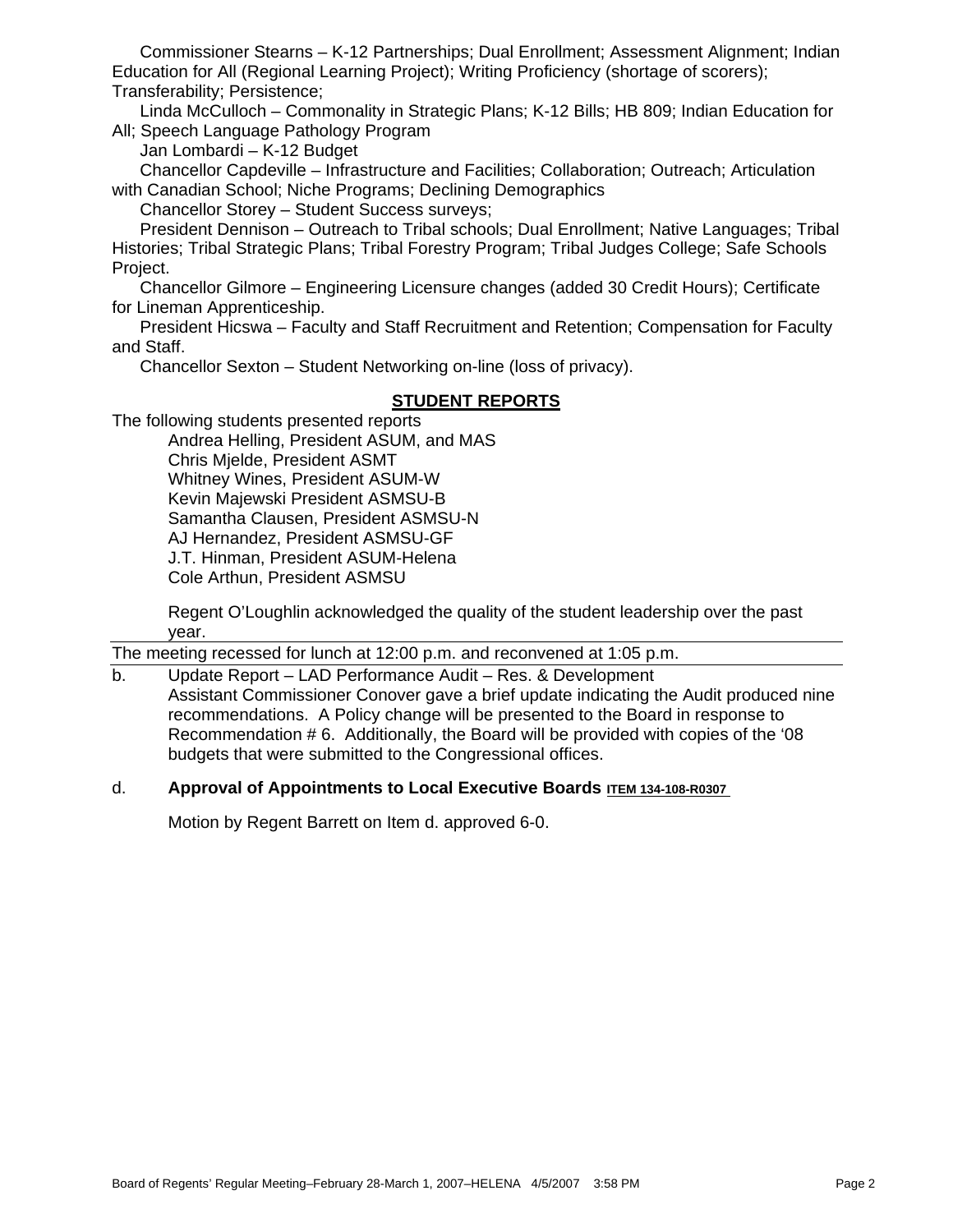# **COMMITTEE REPORTS AND ACTION**

## **WORKFORCE DEVELOPMENT COMMITTEE REPORT**

## **INFORMATION**

## a. **Montana Healthcare Workforce Advisory Committee Report and Recommendations**

Dr. Arlene Parisot provided an overview of the Report and Recommendations.

## **ACTION**

# a. **Call for Election for the organization of a Community College District in Ravalli County ITEM 134-102-R0307**

Chief Legal Counsel Catherine Swift explained the laws on procedures to create a community college. The next school election is May 8 and the community college district must be included in the six school district elections.

Committee Motion by Regent Pease approved 6-0.

## b. **RFP: NP-9053 – Equipment and Technology in High Demand Fields ITEM 134-103-R0307**

Committee Motion by Regent Pease approved 6-0.

## c. **RFP: NP-9054 – Workforce Training in High Demand Fields ITEM 134104-0307**

Committee Motion by Regent Pease approved 6-0.

## **ACADEMIC AND STUDENT AFFAIRS COMMITTEE REPORT**

## **ACTION**

### a. **Approval of Operational Rules for the MUS General Education Core. ITEM 133-102- R1106**

Committee Motion by Regent Hamilton approved 6-0.

## b. **Approval of Operational Rules for Provisional Admissions. ITEM 134-101-R0307**

Committee Motion by Regent Hamilton approved 6-0.

Following a 10-minute break, the Board reconvened at 2:50 p.m.

#### c. **Approval of America's Professor Project, The University of Montana -** ITEM **134-1004- R0307**

Regent Hamilton moved deferral of item c. to the May, 2007 meeting. There was discussion of the potential complications associated with such a long delay. Regent Hamilton revised her motion to defer for not more than four weeks providing time for the campus to bring forward better documentation, and completed conflict of interest documents. A Conference Call meeting will be called at that time. Approved 6-0.

#### Level II Items

#### d. **Option in Inequality and Social Justice, The University of Montana-Missoula ITEM 134-1001-R0107**

There was extensive discussion on non-compliance of this item with Regent's Policy 303.10 that requires a 3-year disclosure of plans for academic programs by all campuses. There is a penalty attached to this policy providing grounds for the Board to deny approval of this program.

Regent Christian moved approval of item d. Failed 2-4 with Regents Barrett, Hamilton, O'Loughlin, and Pease opposed.

#### e. **Certificate in Entertainment Management**, The University of Montana-Missoula **ITEM 134-1002-R0107**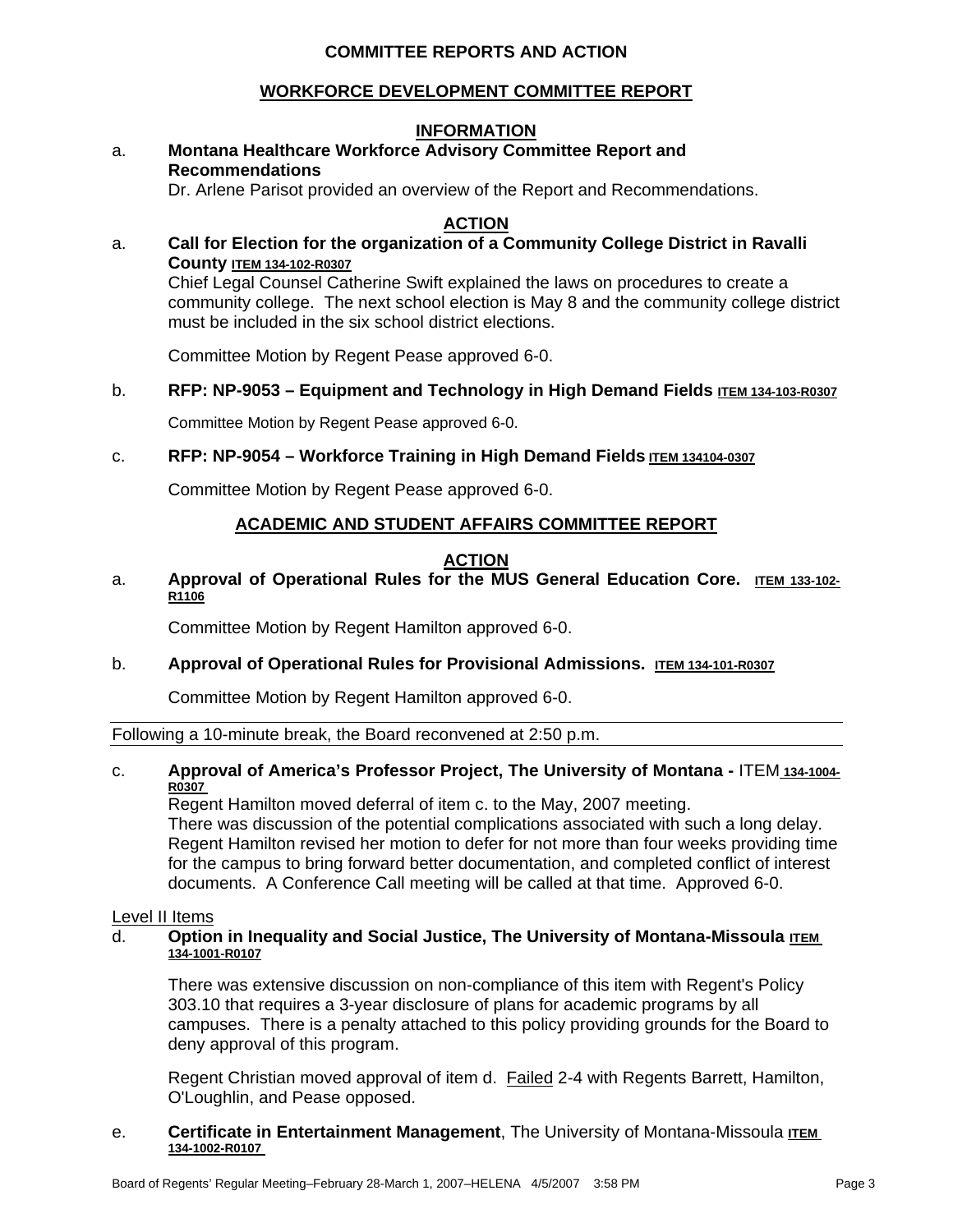- f. **Certificate in Computer Systems Technician**, The University of Montana-Missoula **ITEM 134-1003-R0107**
- g. Minor in Gerontology, The University of Montana-Missoula **ITEM 134-1004-R0107**
- h. **Certificate and Associate of Applied Science degree in Carpentry**, The University of Montana-Missoula **ITEM 134-1005-R0107**
- i. **Certificate in Entrepreneurship**, The University of Montana-Missoula **ITEM 134-1006-R0107**

Committee Motion by Regent Hamilton on items e. – i. approved 6-0.

- j. **Bachelor degree in Communicative Disorders**, The University of Montana-Missoula **ITEM 134-1008-R0107**
- k. **Master degree in Speech-Language Pathology**, The University of Montana-Missoula **ITEM 134-1009-R0107**

Committee Motion by Regent Hamilton on items j. and k. approved 6-0.

l. **Center for Advanced Supramolecular and Nano Systems**, Montana Tech of The University of Montana **ITEM 132-1502-R0706** 

Committee Motion by Regent Hamilton approved 6-0.

m. **Minor in Latin American and Latino Studies**, Montana State University-Bozeman **ITEM 134-2006-R0107** 

Committee Motion by Regent Hamilton approved 6-0.

n. **Bachelor degree and minor in Outdoor Adventure Leadership**, Montana State University-Billings **ITEM 134-2702-R0107** 

Committee Motion by Regent Hamilton.

Regent Barrett indicated this was not an appropriate subject for a BA, although it might work as a Certificate, but he would vote for it at this time, asking for further discussion of such items in the future.

Approved 6-0.

- o. **Bachelor degree in Political Science**, Montana State University-Billings **ITEM 134-2703- R0107**
- p. **Teaching option in Political Science**, Montana State University-Billings **ITEM 134-2704- R0107**

Committee Motion by Regent Hamilton on items o. and p. approved 6-0.

q. **Certificates of Applied Science in Automotive Technology and Welding Technology**, Montana State University-Northern **ITEM 134-2801-R0107** 

Committee Motion by Regent Hamilton approved 6-0.

r. **Certificates of Applied Science in Accounting Assistant, Dental Assistant, Health Information Coding Specialist, Medical Billing Specialist, and Medical Transcription**, Montana State University-Great Falls College of Technology **ITEM 134-2851- R0107** 

Committee Motion by Regent Hamilton approved 6-0.

s. **Certificate of Applied Science in Welding Technology in Bozeman, Montana**, Montana State University-Great Falls College of Technology ITEM 134-2852-R0107

Committee Motion by Regent Hamilton approved 6-0.

## **INFORMATION**

a. Legislative update on issues that impact academic & student affairs. Report given to the Committee.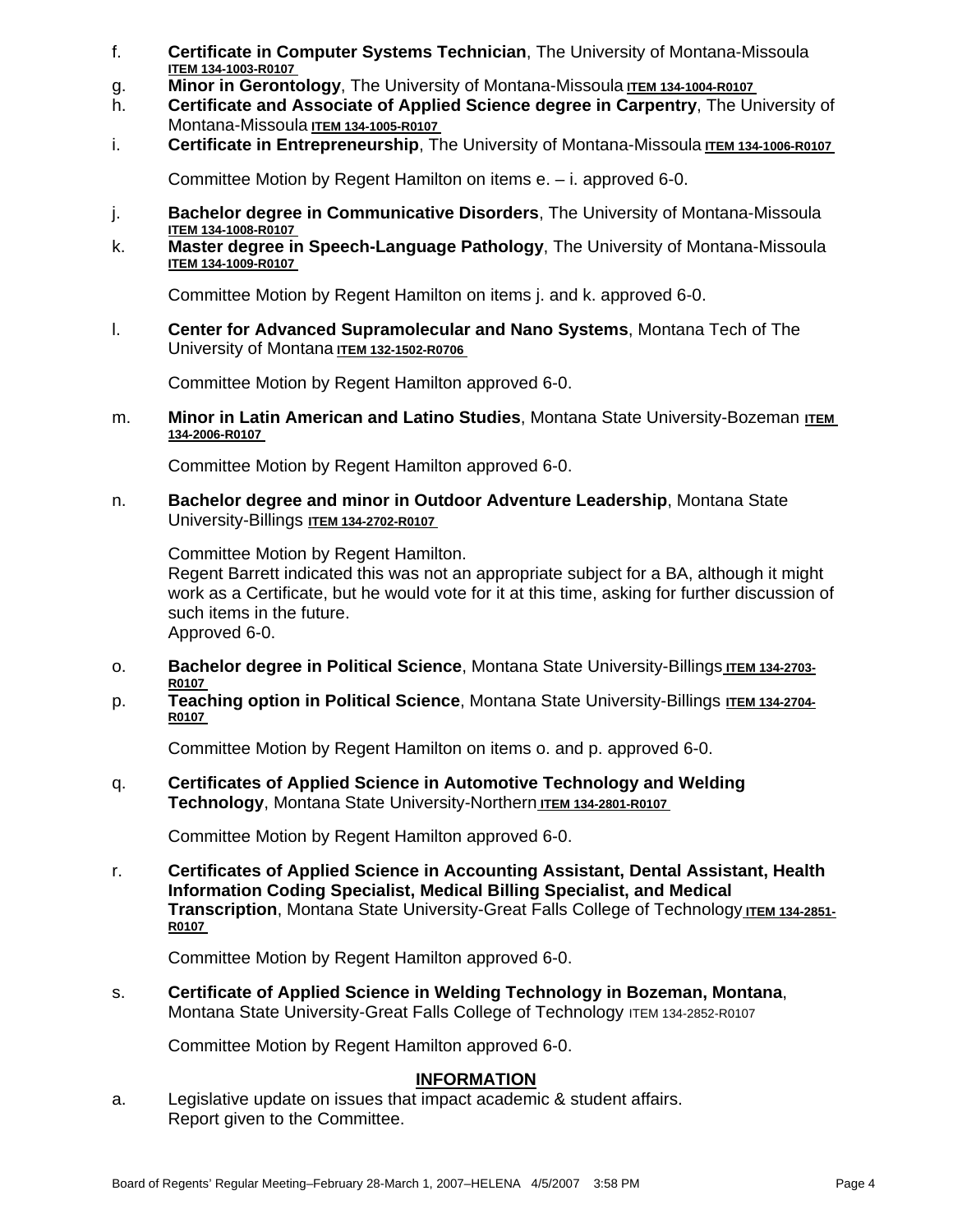- b. Update on mental health conversation.
	- UM provided an update on its suicide prevention program.
	- Campuses are collaborating on best practices on suicide prevention
- c. Report on Aviation Program in Bozeman, MSU-Great Falls College of Technology.
	- Enrollments are good
- d. Additional Information on Policy 940.29, post-baccalaureate students.
	- Recommendations for amendments will be brought to the May 2007 meeting.

# **CONSENT**

a. Level I memorandum. There were no comments on Item a.

# **ADMINISTRATIVE, BUDGET AND AUDIT OVERSIGHT COMMITTEE REPORT**

# **ACTION**

a. **Revision of the Montana University System Honor Scholarship Policy –** *ITEM 134-107-R0307* 

Commissioner Stearns asked that the Minutes reflect Regent Taylor's continuing concern about this change on behalf of the many small schools in the state, which might receive fewer scholarships.

Committee Motion by Regent Barrett approved 6-0.

# b. **Authority to Purchase Property**; MSU-Billings **– ITEM 134-2701-0307**

Committee Motion by Regent Barrett approved 6-0.

c. **Authorization for Campus Parking Projects**; MSU-Bozeman – **ITEM 134-2006-0307**

Committee Motion by Regent Barrett approved 6-0.

d. **Financing Plan for Construction of New Research Facility**; MSU-Bozeman – **ITEM 134- 2004-0307**

Committee Motion by Regent Barrett approved 6-0.

# e. **Spending Authority for Student Facilities Projects**; MSU-Bozeman – **ITEM 134-2007-0307**

Committee Motion by Regent Barrett approved 6-0.

f. **Naming the Animal Resource Center "William J. Tietz Hall"**; MSU-Bozeman - **ITEM 134-2005-0307**

Committee Motion by Regent Barrett approved 6-0.

## g. **MSU – Ag Coalition Report**

Committee Motion by Regent Barrett for adoption of the recommendations, with the Commissioner to contact the coalition to let them know they are working on it approved 6-0.

# **INFORMATION**

## a. Audit Reports

- 1. UM-Missoula Financial Audit June 30, 2006 (Unqualified Opinion)
- 2. MSU-Bozeman Financial Audit June 30, 2006 (Unqualified Opinion)
- 3. MGSLP Financial Audit June 30, 2006 (Unqualified Opinion)
- 4. Montana Tech Foundation June 30, 2006 (Unqualified Opinion)

Regent Barrett indicated these were all clean audits.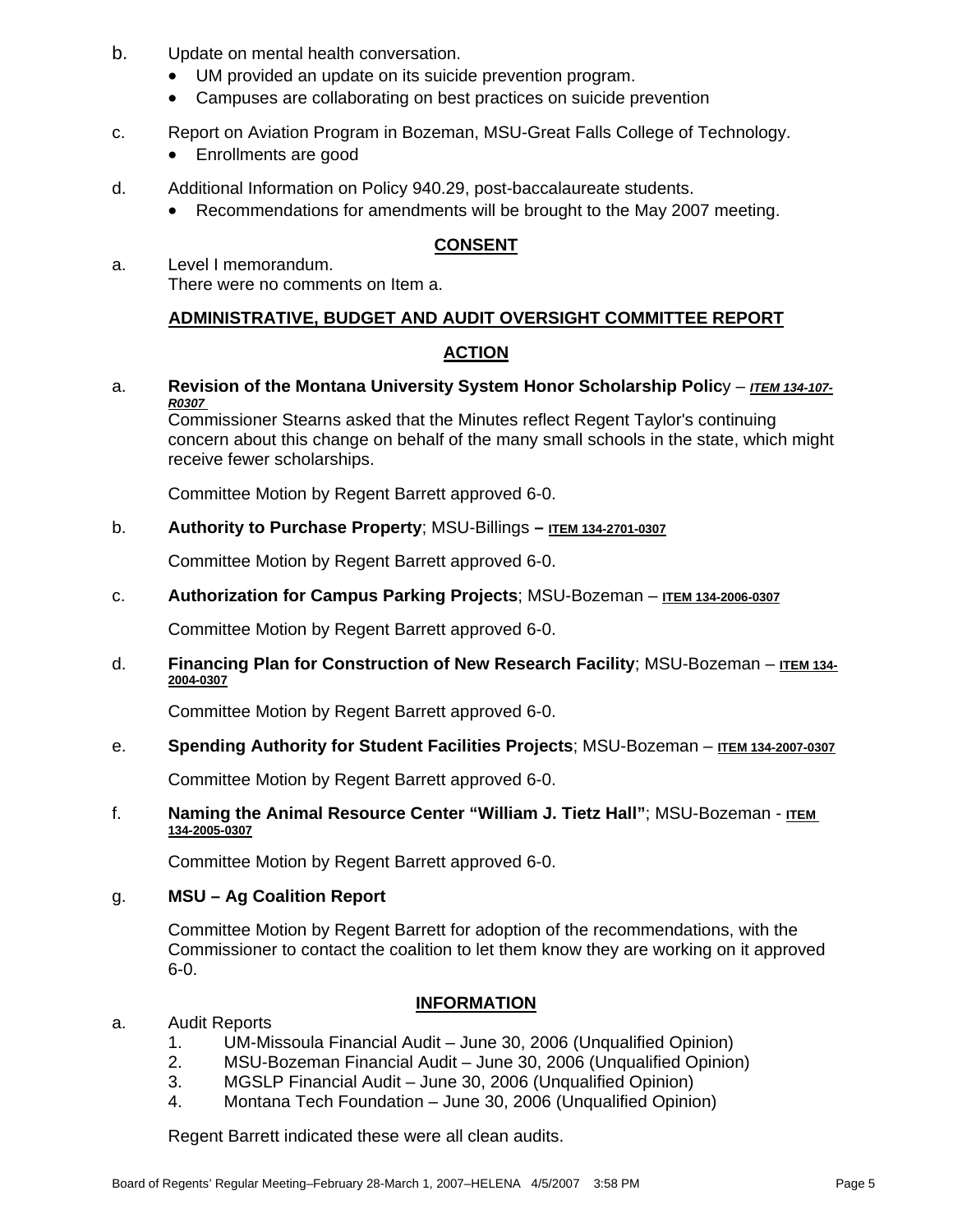- b. MUS Self-Funded Workers Comp Program Update
	- Administered by Missoula County.
	- Claims Administrator is Intermountain Claims.
	- Aggressive claims management has resulted in savings to MUS of \$800,000/year.
	- Program has Excess Insurance to cover any claims over \$500,000.
	- May take administration in-house with hired Administrator to handle.
	- Plan to develop loss-control programs.
	- Plan to purchase tools to reduce accidents and claims.
- c. FY 2006 Athletic Report (Athletic Income Details, Athletic Expense Comparisons, Student athlete information, including participation and graduation rates)

These reports can be viewed at http://www.montana.edu/ocheftp/March-2007/.

d. Fee Committee Report

The Fee Committee will bring revised Policies reflecting their recommended changes for Board approval at an upcoming meeting.

- e. Review Board Direction Regarding Tuition & Fees
	- Cost of Living increases will be acceptable.
	- Increases in excess of cost of living will need documentation from the campuses.
	- New fees will need documentation from the campuses.
	- Recommendations on fees will be brought to the Board at the May/June meeting.
- f. Distance Education Conversion; MSU-Bozeman

Montana State University-Bozeman informed the Board they will be bringing Budget changes in their Distance Education enrollment similar to those submitted by the University of Montana-Missoula.

# **CONSENT**

- a. **Authority to Lease Space for MSU Alumni Association**; MSU-Bozeman **ITEM 134- 2008-0307**
- b. **Authorization to Expend Student Equipment Fees**; UM–Helena College of Technology – **ITEM 134-1902-R0307**

Committee Motion by Regent Barrett on items a. and b. approved 5-0 with Regent Pease out of the room.

# **STAFF AND COMPENSATION COMMITTEE REPORT**

# **ACTION**

- a. Discussion of employee compensation issues for Fiscal Years 2008 and 2009
	- Committee was updated on HB 13 and HB 95.
	- Raises and labor negotiations must remain within CAP guidelines.
	- Increases will follow the State Pay Plan of 3% with .6% for market, performance, and merit adjustments.
- b. Discussion of Recruitment and Retention Task Force
	- Announcement of formation of Task Force.
	- Should not take time to convince of problem.
	- Address issues with innovative ideas other than financial.
	- Tailor to each campus community.
	- Maintain internal equity.
	- First meeting is March 16, 2007.
	- Report to the Board at the May 2007 meeting.
	- Substantive recommendations at the September 2007 meeting.